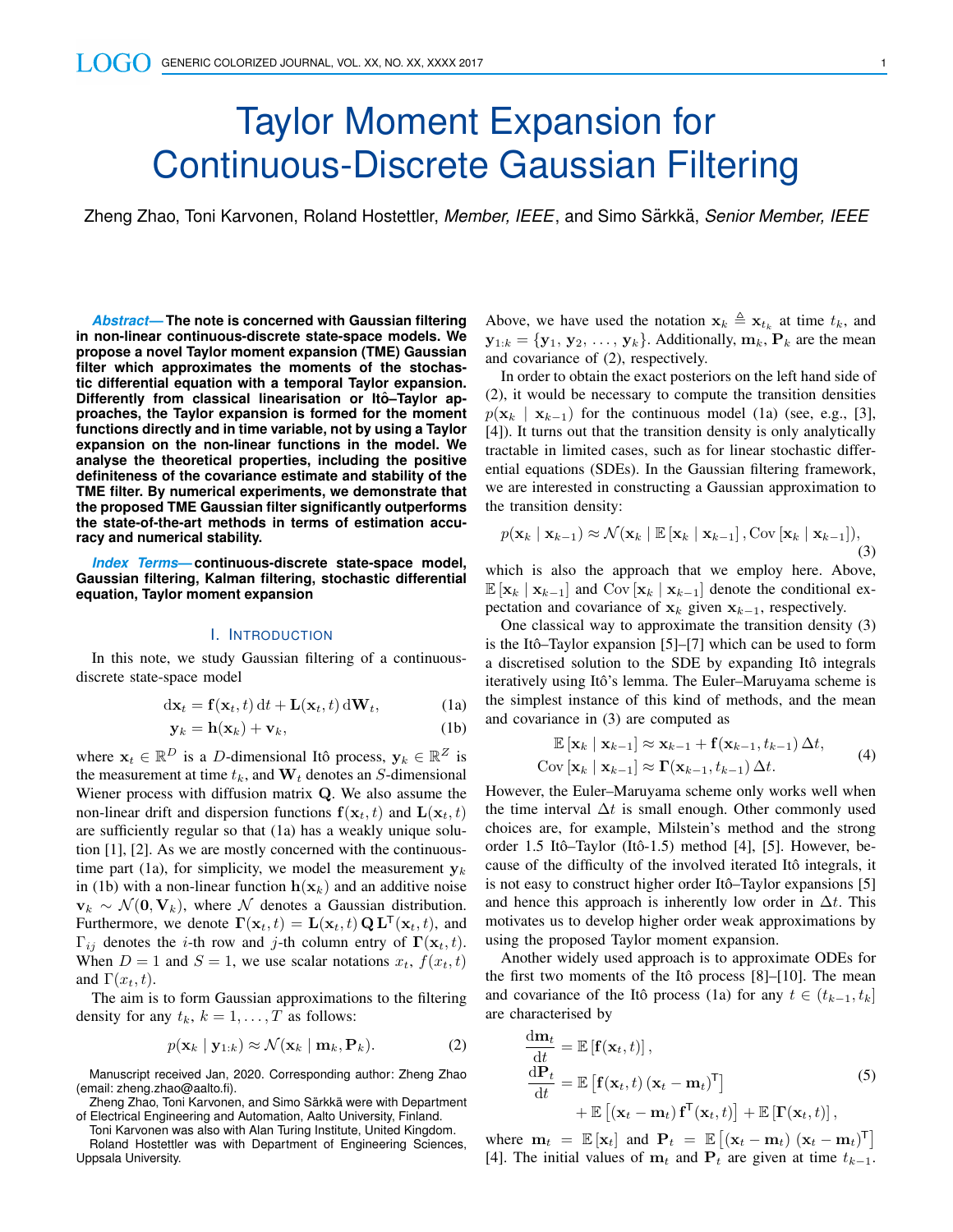Notice that when using this scheme in Gaussian filtering, it is not necessary to directly approximate the transition density (3). By solving the ODEs, they directly give the prediction step of filtering when the initial conditions are given by the previous filtering posterior. Unfortunately, the ODEs are only tractable for linear SDEs along with certain other isolated special cases, because of the expectations in (5). To disentangle the intractability problem of these ODEs, one practical solution is to linearise  $f(\mathbf{x}_t, t)$  and  $\mathbf{L}(\mathbf{x}_t, t)$  around  $\mathbf{m}_t$ , which leads to the continuous-discrete extended Kalman filter (CD-EKF) [8]. Another solution is to assume that the densities are Gaussian, in which case the expectations in the ODEs can be calculated with Gaussian quadrature or sigma-point methods [11]–[13]. Finally, the ODEs are solved with numerical solvers, such as Runge–Kutta (RK) methods. For simplicity of later discussion, we use *Linear-ODE* and *Gauss-ODE* to refer to the methods solving (5) using linearisation and Gaussian assumptions, respectively.

The contributions of this note are as follows. (1) We develop a novel Taylor moment expansion based Gaussian filter for continuous-discrete state-space models. (2) We analyse the positive definiteness of TME covariance estimate and the stability of TME Gaussian filter. (3) We show by numerical experiments that the proposed TME Gaussian filter outperforms the state-of-the-art methods in terms of both estimation accuracy and numerical stability.

## II. TAYLOR MOMENT EXPANSION FOR GAUSSIAN **FILTERING**

As a Gaussian distribution is entirely characterised by its mean and covariance, a reasonable approach to Gaussian filtering is to use moment matching to form a Gaussian approximation to the transition density. The previously presented Itô–Taylor and ODE methods are useful tools for this purpose. In this note, we present another *Taylor moment expansion* (TME) based approach, which allows us to derive higher order approximations to the transition density [4], [14]–[16].

#### *A. Taylor Moment Expansion*

Let  $\phi(\mathbf{x}_t)$  be an arbitrary twice-differentiable scalar function of the process  $x_t$ . By Itô's lemma and taking the expectation yields

d
$$
\mathbb{E} [\phi(\mathbf{x}_t)] = \mathbb{E} [\nabla \phi(\mathbf{x}_t) \mathbf{f}(\mathbf{x}_t, t)] dt
$$
  
  $+ \frac{1}{2} \mathbb{E} [\text{tr} (\nabla \nabla^{\mathsf{T}} \phi(\mathbf{x}_t) \mathbf{\Gamma}(\mathbf{x}_t, t))] dt,$  (6)

where  $\nabla$  and  $\nabla \nabla^{\mathsf{T}}$  give the Jacobian and Hessian of  $\phi(\mathbf{x}_t)$ , respectively. With a proper choice of  $\phi$ , this will lead to the moment ODEs as shown in (5) [4]. The aim now is to form a Taylor expansion of the function  $\mathbb{E}[\phi(\mathbf{x}_t)]$ . We notice that the right-hand side of (6) can be reformulated with the (generalized) infinitesimal generator

$$
\mathcal{A}g = \frac{\partial g}{\partial t} + \nabla g \mathbf{f}(\mathbf{x}_t, t) + \frac{1}{2} \text{tr}(\nabla \nabla^{\mathsf{T}} g \mathbf{\Gamma}(\mathbf{x}_t, t)),
$$
  
=  $\frac{\partial g}{\partial t} + \sum_i \frac{\partial g}{\partial x_i} f_i(\mathbf{x}_t, t) + \frac{1}{2} \sum_{i,j} \frac{\partial^2 g}{\partial x_i \partial x_j} \Gamma_{ij},$  (7)

for any regular smooth function  $g$ , where  $x_i$  is the *i*-th component of  $x_t$  (see, e.g., [1, Ch. 7] or [4, Ch. 9]). Thus (6) becomes

$$
\frac{\mathrm{d}\mathbb{E}\left[\phi(\mathbf{x}_t)\right]}{\mathrm{d}t} = \mathbb{E}\left[\mathcal{A}\phi(\mathbf{x}_t)\right],\tag{8}
$$

which requires that  $\phi \in C^2$  is twice differentiable. We also denote by  $A<sup>r</sup>$  the r-th iteration of the generator. By taking derivatives of  $(8)$  to M times, we have

$$
\frac{\mathrm{d}^M \mathbb{E}\left[\phi(\mathbf{x}_t)\right]}{\mathrm{d}t^M} = \mathbb{E}\left[\mathcal{A}^M \phi(\mathbf{x}_t)\right],\tag{9}
$$

which requires that  $\phi \in C^{2M}$  [4]. Notice that (9) above also requires sufficient smoothness of  $f(\mathbf{x}, t)$  and  $\Gamma(\mathbf{x}_t, t)$ . We can now form an M-th order Taylor expansion of the function  $\mathbb{E} [\phi(\mathbf{x}_k)]$  at time  $t_k$  and centred at time  $t_{k-1}$  as follows:

$$
\mathbb{E}\left[\phi(\mathbf{x}_k)\right] \approx \sum_{r=0}^{M} \frac{1}{r!} \frac{\mathrm{d}^r \mathbb{E}\left[\phi(\mathbf{x}_{k-1})\right]}{\mathrm{d}t^r} \Delta t^r
$$
\n
$$
= \sum_{r=0}^{M} \frac{1}{r!} \mathbb{E}\left[\mathcal{A}^r \phi(\mathbf{x}_{k-1})\right] \Delta t^r,
$$
\n(10)

where  $\Delta t = t_k - t_{k-1}$ . Conditioning (10) on  $\mathbf{x}_{k-1}$  gives

$$
\mathbb{E}\left[\phi(\mathbf{x}_k) \mid \mathbf{x}_{k-1}\right] \approx \sum_{r=0}^{M} \frac{1}{r!} \mathcal{A}^r \phi(\mathbf{x}_{k-1}) \Delta t^r.
$$
 (11)

In Gaussian filtering, we are only interested in functions  $\phi$  having certain polynomial forms. For the mean and covariance, we introduce two sets of functions:  $\{\phi_i = x_i : i = 1, \dots, D\}$  and  $\{\phi_{ij} = x_i x_j : i, j = 1, \dots, D\}$ , where  $x_i$  is the *i*-th component of  $x_k$ . Then, we have the mean  $\mathbb{E}\left[\mathbf{x}_k \mid \mathbf{x}_{k-1}\right] = \left[\mathbb{E}\left[\phi_1 \mid \mathbf{x}_{k-1}\right], \dots, \mathbb{E}\left[\phi_D \mid \mathbf{x}_{k-1}\right]\right]^{\mathsf{T}}$ and the covariance  $\overline{\text{Cov}}[x_i x_j | \mathbf{x}_{k-1}] = \mathbb{E}[\phi_{ij} | \mathbf{x}_{k-1}] \mathbb{E}[\phi_i | \mathbf{x}_{k-1}] \mathbb{E}[\phi_j | \mathbf{x}_{k-1}]$ . Using the approximation (11), we can now form the Taylor moment expansion (TME) estimator for the transition density as shown in Definition 1.

Definition 1 (Taylor Moment Expansion (TME) of Transition Density). *The* M*-th order Taylor expansion based estimates of the mean*  $\mathbf{a}_M$ *, the second moment*  $\mathbf{B}_M$ *, and the covariance*  $\Sigma_M$  *of the transition density* (3) *are given by* 

$$
\mathbf{a}_{M} \triangleq \mathbf{a}_{M}(\mathbf{x}_{k-1}, \Delta t)
$$
\n
$$
= \sum_{r=0}^{M} \frac{1}{r!} \mathcal{A}^{r} \mathbf{x}_{k-1} \Delta t^{r} \approx \mathbb{E} [\mathbf{x}_{k} | \mathbf{x}_{k-1}],
$$
\n
$$
\mathbf{B}_{M} \triangleq \mathbf{B}_{M}(\mathbf{x}_{k-1}, \Delta t)
$$
\n
$$
= \sum_{r=0}^{M} \frac{1}{r!} \mathcal{A}^{r} (\mathbf{x}_{k-1} \mathbf{x}_{k-1}^{T}) \Delta t^{r} \approx \mathbb{E} [\mathbf{x}_{k} \mathbf{x}_{k}^{T} | \mathbf{x}_{k-1}],
$$
\n
$$
\Sigma_{M} \triangleq \Sigma_{M}(\mathbf{x}_{k-1}, \Delta t)
$$
\n
$$
= \mathbf{B}_{M} - \mathbf{a}_{M} \mathbf{a}_{M}^{T} \approx \text{Cov} [\mathbf{x}_{k} | \mathbf{x}_{k-1}],
$$
\n(12)

*respectively. Here the application of the generator* A *on vector or matrix input means that we apply the operator elementwise.*

Remark 2. *Note that if an* M*-th order TME approximation is used, the covariance estimator*  $\Sigma_M$  *in Definition 1 is a*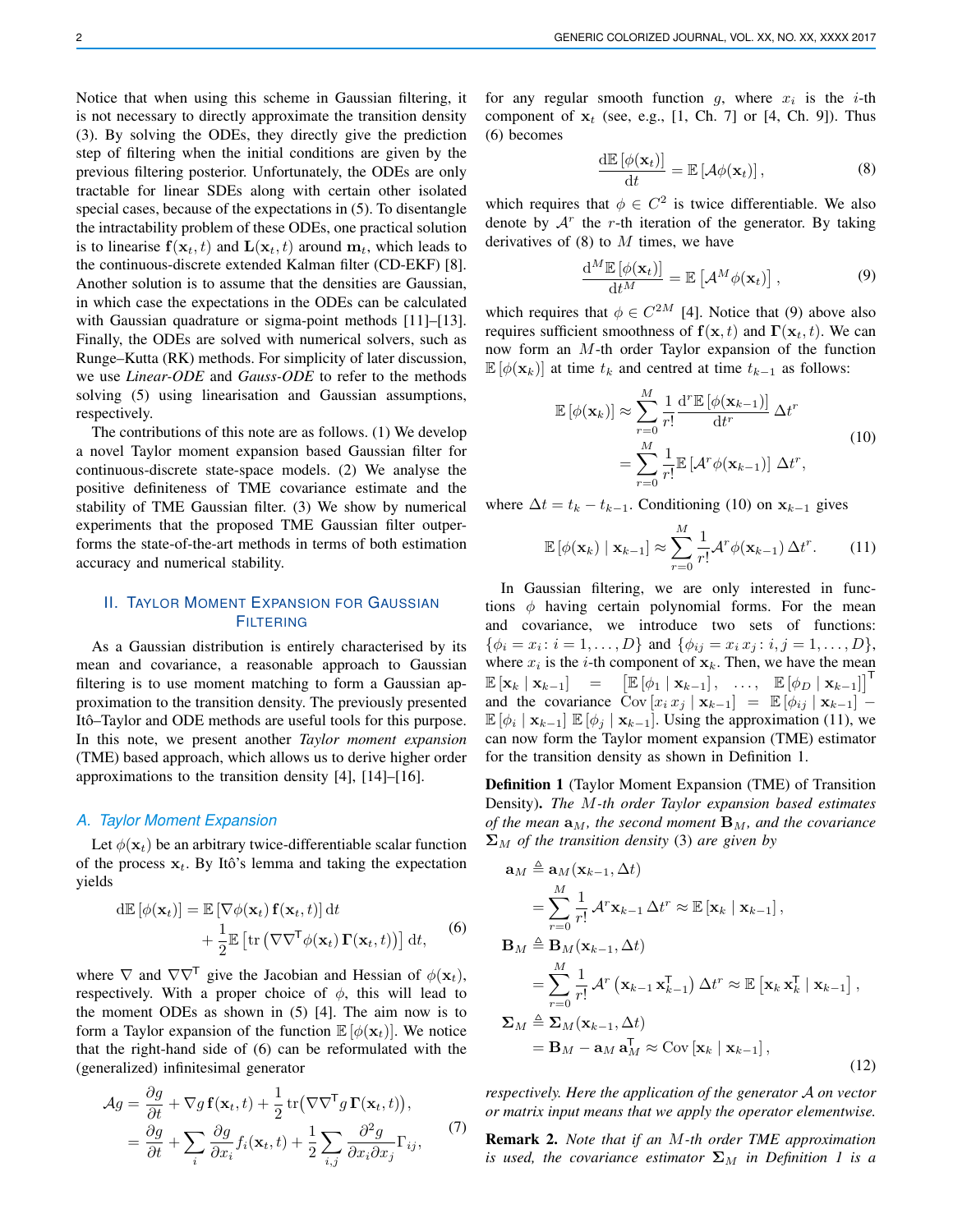*polynomial of degree* 2M *in* ∆t*, which comes from the product*  $\mathbf{a}_{M}\mathbf{a}_{M}^{\mathsf{T}}$ . To keep the order of  $\Delta t$  consistent in mean and *covariance,*  $\Sigma_M$  *needs to be truncated to degree* M.

In addition, it is also important to recover the remainder  $R(\mathbf{x}_{k-1}, \Delta t)$  of TME, such that (10) becomes

$$
\mathbb{E}[\phi(\mathbf{x}_k)] = \sum_{r=0}^M \frac{1}{r!} \mathbb{E}[\mathcal{A}^r \phi(\mathbf{x}_{k-1})] \Delta t^r + R(\mathbf{x}_{k-1}, \Delta t).
$$

By Taylor's theorem, the remainder admits the form

$$
R(\mathbf{x}_{k-1}, \Delta t) = \int_{t_{k-1}}^{t_k} \int_{t_{k-1}}^{u_M} \cdots \int_{t_{k-1}}^{u_1} \mathbb{E}\left[\mathcal{A}^{M+1} \phi(\mathbf{x}_s)\right] ds du_1 \cdots du_M,
$$
\n(13)

provided that  $\phi$  and the SDE coefficients are sufficiently smooth [14], [16]. The convergence properties of TME can be analysed in the same way as any other Taylor expansion.

The difference between the TME and the aforementioned ODE and Itô–Taylor schemes is mainly how the Gaussian approximation to the continuous model is done. The Itô–Taylor approach first discretises the SDE solution which gives the discretised approximation  $\hat{\mathbf{x}}_k$ , and then obtains the moment  $\mathbb{E} [\phi(\hat{\mathbf{x}}_k)]$  using the approximation. In ODE approach we need to postulate certain hypothesis, such as Gaussian assumptions or linearisation before solving the ODEs (5). In contrast, TME gives the estimate of  $\mathbb{E}[\phi(\mathbf{x}_k)]$  directly, without forming the discretised approximation  $\hat{\mathbf{x}}_k$  or approximation to the ODEs.

#### *B. TME Gaussian Filtering*

Using Definition 1, we now formulate the proposed TME Gaussian filter by utilising an  $M$ -th order TME estimate of the transition density  $p(\mathbf{x}_k | \mathbf{x}_{k-1}) \approx \mathcal{N}(\mathbf{x}_k | \mathbf{a}_M, \Sigma_M)$ . Notice that although we are using simplified notations  $\mathbf{a}_M$ ,  $\mathbf{B}_M$ , and  $\Sigma_M$ , those terms are functions of  $\mathbf{x}_{k-1}$  and  $\Delta t$ .

Let us assume the filtering posterior from previous time step  $t_{k-1}$  is  $p(\mathbf{x}_{k-1} | \mathbf{y}_{1:k-1}) = \mathcal{N}(\mathbf{x}_{k-1} | \mathbf{m}_{k-1}, \mathbf{P}_{k-1})$ . We first perform prediction with respect to the continuous model (1a), and thus the prediction density  $p(\mathbf{x}_k | \mathbf{y}_{1:k-1}) = \mathcal{N}(\mathbf{x}_k |$  $\mathbf{m}_k^-$ ,  $\mathbf{P}_k^-$ ) is characterised by

$$
\mathbb{E}\left[\mathbf{x}_{k} \mid \mathbf{y}_{1:k-1}\right] \n= \int \mathbf{x}_{k} \int p(\mathbf{x}_{k} \mid \mathbf{x}_{k-1}) p(\mathbf{x}_{k-1} \mid \mathbf{y}_{1:k-1}) d\mathbf{x}_{k-1} d\mathbf{x}_{k} \n\approx \mathbb{E}\left[\mathbf{a}_{M}\right] = \mathbf{m}_{k}^{-},
$$
\n(14)

and also

$$
\text{Cov} \left[ \mathbf{x}_k \mid \mathbf{y}_{1:k-1} \right] \n\approx \mathbb{E} \left[ \mathbf{\Sigma}_M + \mathbf{a}_M \mathbf{a}_M^\mathsf{T} \right] - \mathbf{m}_k^- \left( \mathbf{m}_k^- \right)^\mathsf{T} = \mathbf{P}_k^-.
$$
\n(15)

Note that we are using  $\mathbf{P}_k^- = \mathbb{E} \left[ \mathbf{\Sigma}_M + \mathbf{a}_M \, \mathbf{a}_M^{\mathsf{T}} \right] - \mathbf{m}_k^- \, (\mathbf{m}_k^-)^{\mathsf{T}}$ instead of directly  $\mathbf{P}_k^- = \mathbb{E} [\mathbf{B}_M] - \mathbf{m}_k^- (\mathbf{m}_k^-)^{\dagger}$ . Recall from Remark 2 that they are not equal, as we truncate  $\Sigma_M$  to keep the power of  $\Delta t$  consistent. By using  $\mathbf{P}_k^- = \mathbb{E} [\mathbf{B}_M]$  –  $\mathbf{m}_k^{-}(\mathbf{m}_k^{-})^{\mathsf{T}}$ , it is difficult to perform such truncation. Furthermore, the prediction covariance  $P_k^-$  is not always positive definite, which is an issue that is discussed in Section III-A.

The resulting filtering algorithm is the following, where we also use the general discrete Gaussian filter update step [3].

Algorithm 3 (TME Gaussian Filter). *Starting from initial filtering condition*  $\mathbf{x}_0 \sim \mathcal{N}(\mathbf{x}_0 \mid \mathbf{m}_0, \mathbf{P}_0)$ *, the equations of TME Gaussian filter for*  $k = 1, 2, \ldots, T$  *are as follows:* • *Prediction:*

$$
\mathbf{m}_{k}^{-} = \int \mathbf{a}_{M} \mathcal{N}(\mathbf{x}_{k-1} | \mathbf{m}_{k-1}, \mathbf{P}_{k-1}) d\mathbf{x}_{k-1},
$$

$$
\mathbf{P}_{k}^{-} = \int (\mathbf{\Sigma}_{M} + \mathbf{a}_{M} \mathbf{a}_{M}^{\mathsf{T}}) \mathcal{N}(\mathbf{x}_{k-1} | \mathbf{m}_{k-1}, \mathbf{P}_{k-1}) d\mathbf{x}_{k-1} - \mathbf{m}_{k}^{-} (\mathbf{m}_{k}^{-})^{\mathsf{T}}.
$$
(16)

• *Update:*

$$
\mathbf{m}_{k} = \mathbf{m}_{k}^{-} + \mathbf{K}_{k} (\mathbf{y}_{k} - \boldsymbol{\mu}_{k}),
$$
  
\n
$$
\mathbf{P}_{k} = \mathbf{P}_{k}^{-} - \mathbf{K}_{k} \mathbf{S}_{k} \mathbf{K}_{k}^{\mathsf{T}},
$$
 (17)

*where*  $\mu_k$  =  $\mathbb{E}[\mathbf{h}(\mathbf{x}_k)]$ ,  $\mathbf{S}_k$  =  $\mathbb{E}\left[\left(\mathbf{h}(\mathbf{x}_k)-\boldsymbol{\mu}_k\right)\left(\mathbf{h}(\mathbf{x}_k)-\boldsymbol{\mu}_k\right)^{\mathsf{T}}\right], \text{ and } \mathbf{K}_k =$  $\mathbb{E}\left[\left(\mathbf{x}_k - \mathbf{m}_k^-\right)\left(\mathbf{h}(\mathbf{x}_k) - \boldsymbol{\mu}_k\right)^{\mathsf{T}}\right] \mathbf{\dot{S}}_k^{-1}$ . In this update *step, the expectations are taken with respect to the predicted*  $\mathbf{x}_k \sim \mathcal{N}(\mathbf{m}_k^-,\mathbf{P}_k^-)$ *.* 

The calculation of Gaussian integrals in Algorithm 3 is intractable for many non-linear integrands (i.e.,  $\mathbf{a}_M$ ,  $\mathbf{B}_M$ , and  $\Sigma_M$ ). Herein, we consider numerically approximating them by using quadrature and sigma-point methods, such as Gauss–Hermite [11], unscented transform [17], and spherical cubature method [18]. It is also worth mentioning that as the sigma-point approximation is an operation of linearly weighted summation, the positive definiteness of  $\mathbf{P}_k^-$  is preserved from  $\Sigma_M$  provided that the quadrature weights are positive. This is true for Gauss–Hermite quadrature, spherical cubature, and unscented transformation with suitable parameter selection. In this note we assume that such a positive-weight integration rule is used.

# III. THEORETICAL ANALYSIS OF TAYLOR MOMENT EXPANSION GAUSSIAN FILTER

In this section, we first study the positive definiteness of the covariance estimates produced by the Taylor moment expansion (TME) and then prove the stability of the TME Gaussian filter for a class of non-linear state-space models.

## *A. Positive Definiteness of Taylor Moment Expansion*

In the Gaussian filtering context, it is essential for the covariance estimate to stay positive definite (p.d.). Unfortunately, this is not always true when using TME, as we truncate the full Taylor expansion [19]. We now formulate the following theorem to show conditions for the positive definiteness of the TME covariance estimate.

**Theorem 4.** *The M-th order TME covariance estimate*  $\Sigma_M$ *is positive definite for*  $\Delta t$  *on an interval*  $U \subseteq \mathbb{R}^+$ *, if* 

$$
P_M(\Delta t) = \sum_{r=1}^M w_r \, \Delta t^r > 0,\tag{18}
$$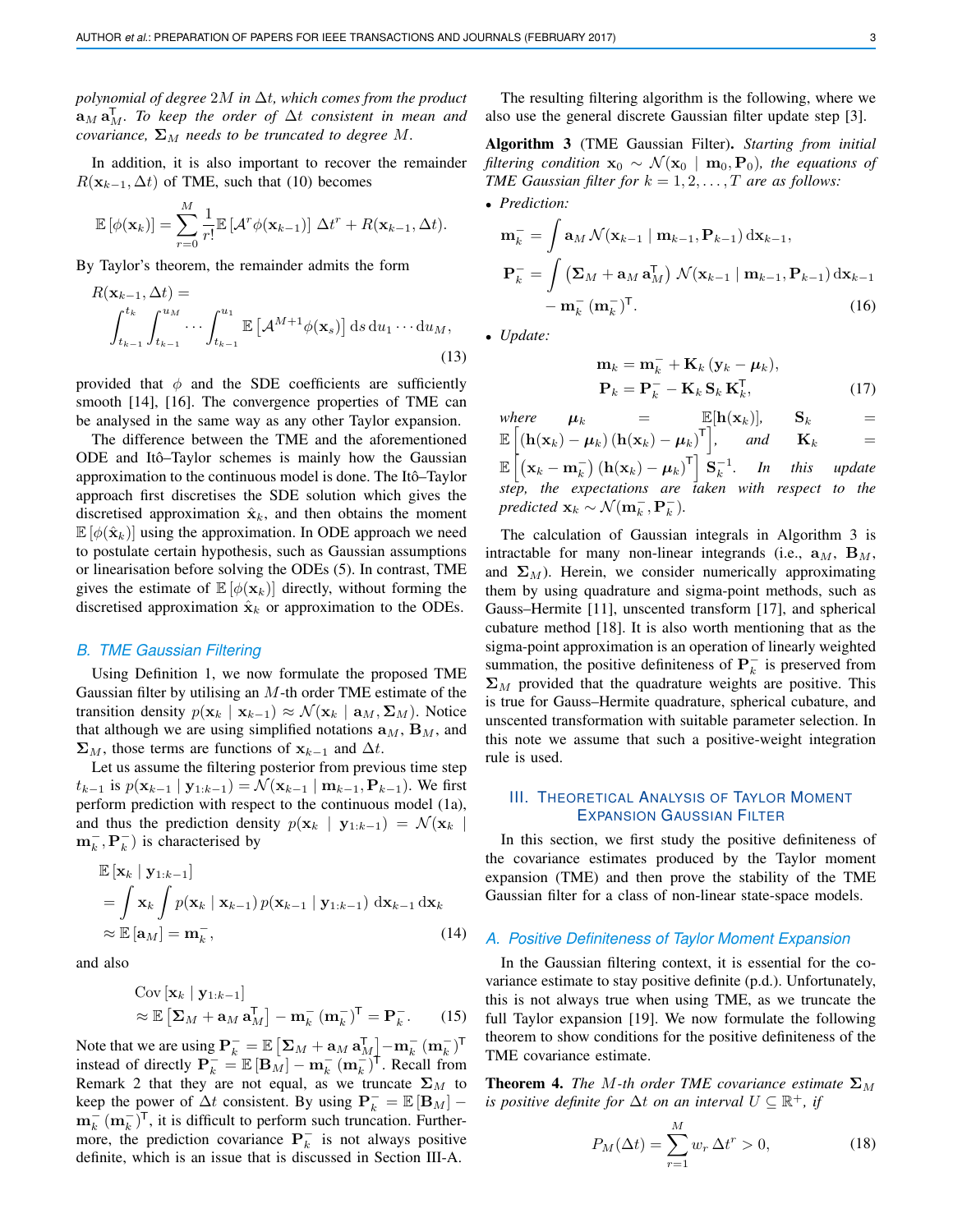*for all*  $\Delta t \in U$ *, where*  $w_r = \frac{1}{r!} \lambda_{\min} (\Phi_{\mathbf{x}_t,r})$ *, and*  $\lambda_{\min}(\cdot)$ *denotes the minimum eigenvalue of a square matrix. The coefficients are*

$$
\mathbf{\Phi}_{\mathbf{x}_t,r} = \mathcal{A}^r \left( \mathbf{x}_t \, \mathbf{x}_t^{\mathsf{T}} \right) - \sum_{s=0}^r \binom{r}{s} \mathcal{A}^s \mathbf{x}_t \left( \mathcal{A}^{r-s} \mathbf{x}_t \right)^{\mathsf{T}},\qquad(19)
$$

where  $\binom{r}{s}$  denotes the binomial coefficient.

*Proof.* By Cauchy product and Definition 1, we can formulate the  $(u, v)$ -th entry of  $\Sigma_M$  as

$$
[\Sigma_M]_{uv} = \sum_{r=0}^M \frac{1}{r!} \left[ \mathcal{A}^r(x_u x_v) - \sum_{s=0}^r \binom{r}{s} \mathcal{A}^s x_u \mathcal{A}^{r-s} x_v \right] \Delta t^r
$$

and further rearrange it into matrix form

$$
\Sigma_M = \sum_{r=1}^M \frac{1}{r!} \Phi_{\mathbf{x}_t, r} \Delta t^r.
$$
 (20)

Using Weyl's inequality [20], we have  $\lambda_{\min}(\Sigma_M) \geq$  $\sum_{r=1}^{M} \frac{1}{r!} \lambda_{\min} (\Phi_{\mathbf{x}_t,r}) \Delta t^r$ . Thus the positive definiteness of  $\Sigma_M$  is implied by the polynomial on the right in (20).  $\Box$ 

Equation (20) reveals that the covariance estimate  $\Sigma_M$  is a polynomial function of  $\Delta t$  with coefficients formed by  $\{\mathbf{\Phi}_{\mathbf{x}_t,r}: r=1,\ldots,M\}$ . The idea behind Theorem 4 is to construct a lower bound for the minimum eigenvalue of  $\Sigma_M$  in terms of the eigenvalues of the coefficients matrices  $\Phi_{\mathbf{x}_t,r}$ . The following Proposition 5 gives applications of using Theorem 4 for the positive definiteness of the second and third order of TME estimates.

**Proposition 5.** Let  $\Sigma_2$  and  $\Sigma_3$  be the TME estimates of the *covariance with expansion order* 2 *and* 3*, respectively. Also let us denote by*  $f \triangleq f(x_t, t)$  *and*  $\Gamma \triangleq \Gamma(x_t, t)$ *. Then* 

- *1*)  $\Sigma_2$  *is p.d. for*  $\Delta t > 0$  *if*  $( \Gamma \nabla f )^{\mathsf{T}} + \Gamma \nabla f$  *and*  $\Gamma$ *are positive semi-definite (p.s.d.), and one of* Γ *and*  $(\Gamma \nabla f)^{\mathsf{T}} + \Gamma \nabla f$  *is p.d.*
- *2)*  $\Sigma_3$  *is p.d. for*  $\Delta t$  > 0 *if*  $\Phi_{\mathbf{x}_t,3}$  *is p.s.d. and*  $\lambda_{\min}(\Phi_{\mathbf{x}_t,2}) > \frac{-2\sqrt{6}}{3}\sqrt{\lambda_{\min}(\Phi_{\mathbf{x}_t,1})\lambda_{\min}(\Phi_{\mathbf{x}_t,2})}.$

*Proof.* By Definition 1,

$$
\Sigma_2 = \Phi_{\mathbf{x}_t,1} \Delta t + \frac{1}{2} \Phi_{\mathbf{x}_t,2} \Delta t^2
$$
  
=  $\Gamma \Delta t + \frac{1}{2} \left( (\Gamma \nabla \mathbf{f})^{\mathsf{T}} + \Gamma \nabla \mathbf{f} \right) \Delta t^2.$  (21)

Thus  $\boldsymbol{\eta}^{\mathsf{T}}\mathbf{\Sigma}_2\,\boldsymbol{\eta}>0$  for any real non-zero vector  $\boldsymbol{\eta}$  and  $\Delta t>0,$ if  $\lambda_{\min}(\Gamma) > 0$  and  $\lambda_{\min}((\Gamma \nabla f)^{\top} + \Gamma \nabla f) \ge 0$  or  $\lambda_{\min}(\Gamma) =$ 0 and  $\lambda_{\min}((\Gamma \nabla f)^{\mathsf{T}} + \Gamma \nabla f) > 0.$ 

For  $\Sigma_3$ , by Theorem 4, we have the polynomial

$$
P_3(\Delta t) = w_1 \Delta t + w_2 \Delta t^2 + w_3 \Delta t^3. \tag{22}
$$

The polynomial  $P_3(\Delta t)$  is positive and has no real roots for  $\Delta t > 0$ , if and only if  $w_2 > -2\sqrt{w_1w_3}$ and  $w_3 \geq 0$ , which is equivalent to  $\lambda_{\min}(\Phi_{\mathbf{x}_t,2})$  $-\frac{2\sqrt{6}}{3}\sqrt{\lambda_{\min}(\boldsymbol{\Phi}_{\mathbf{x}_t,1})\lambda_{\min}(\boldsymbol{\Phi}_{\mathbf{x}_t,3})}$  and  $\lambda_{\min}(\boldsymbol{\Phi}_{\mathbf{x}_t,3}) \geq 0$ . It follows that  $\Sigma_3$  is p.d. П

**Remark 6.** *In the limit*  $\Delta t \rightarrow 0$ *, the TME covariance estimate will always be p.d., provided* Γ *is p.d.*

Example 7. *The TME variance estimate of SDE*

$$
dx_t = \tanh x_t dt + dW_t, \qquad (23)
$$

*where*  $W_t$  *is a standard Wiener process, is always p.d. This follows from Theorem 4 and observing that*  $\Phi_{x,1} = 1 > 0$ ,  $\Phi_{x,2} = 1 - \tanh^2 x_t \geq 0$ , and  $\{\Phi_{x,r} = 0: r \geq 3\}.$ 

The coefficients  $\Phi_{\mathbf{x}_t,r}$ , the expansion order M, and the time interval  $\Delta t$  jointly determine the positive definiteness of TME covariance estimate. The properties of  $\Phi_{\mathbf{x}_t,r}$  are more of interest, as we usually have M and  $\Delta t$  fixed. Next, we show that  $\Phi_{\mathbf{x}_t,r}$  is only concerned with the SDE coefficients.

Lemma 8. *Consider the SDE* (1a) *with time-homogeneous*  $f(\mathbf{x}_t)$  and constant **L**. Let  $\Phi_{\mathbf{x},r}^{u,v} \triangleq [\Phi_{\mathbf{x},r}]_{uv}$  be the u-th column and v-th row entry of  $\Phi_{\mathbf{x},r}$ . We denote  $\alpha_r^u \triangleq \alpha_r(x_u)$  =  $\mathcal{A}^r(x_u)$ , and partial derivative  $\partial_i \alpha_r^u \triangleq \partial \alpha_r^u / \partial x_i$ . Then a *general expression of*  $\Phi_{\mathbf{x},r\geq 1}^{u,v}$  *is* 

$$
\Phi_{\mathbf{x},r}^{u,v} = \sum_{i,j}^{D} \sum_{s=0}^{r-1} {r-1 \choose s} \left( \partial_i \alpha_s^u \partial_j \alpha_{r-s-1}^v \right) \Gamma_{ij} + \mathcal{A} \Phi_{\mathbf{x},r-1}^{u,v}
$$

$$
= \sum_{s=0}^{r-1} \mathcal{A}^s \sum_{l=0}^{r-s-1} {r-s-1 \choose l} \operatorname{tr} \left( (\nabla \alpha_s^u)^{\mathsf{T}} \nabla \alpha_{r-s-1-l}^v \mathbf{\Gamma} \right)
$$
(24)

*starting from*  $\Phi_{\mathbf{x},0}^{u,v} = 0$ .

*Proof.* See Appendix I.

Lemma 8 gives an explicit form of  $\Phi_{x_t,r}$ , which is shown to be the function of  $f, \Gamma$ , and their partial derivatives. It implies that once M and  $\Delta t$  are given, the positive definiteness of  $\Sigma_M$  fully depends on the SDE coefficients. The functions f and  $\Gamma$  have to satisfy certain properties for  $\Sigma_M$  to be positive definite.

Example 9. *Let us consider a one-dimensional Ito process ˆ*

$$
dx_t = f(x_t) dt + L dW_t, \qquad (25)
$$

 $\Box$ 

*then by Lemma 8,*

$$
\Phi_{x,0} = 0,
$$
\n
$$
\Phi_{x,1} = \Gamma,
$$
\n
$$
\Phi_{x,2} = 2f'\Gamma,
$$
\n
$$
\Phi_{x,3} = 2(2(f')^2 + 2ff'' + f''\Gamma)\Gamma,
$$
\n
$$
\Phi_{x,4} = ((9(f'')^2 + 6ff''' + 16f''f')\Gamma + 8(f')^3 + 6f^2f''' + 26ff''f' + \frac{24}{16}f''''\Gamma^2)\Gamma,
$$
\n
$$
\vdots
$$
\n(26)

where  $f', f'', \ldots, f''''', \ldots$  are the derivatives of  $f(x)$  of *orders*  $1, 2, \ldots, 5, \ldots$  *Also,*  $\Gamma = L^2 Q$ *, and*  $Q$  *is the diffusion constant of the Wiener process*  $W_t$ .

### *B. Stability of TME Gaussian Filter*

It is important and useful that the filter is in some sense *stable*. Some classical stability results for linear Kalman filters can be found in [8], [21] while more recent results on the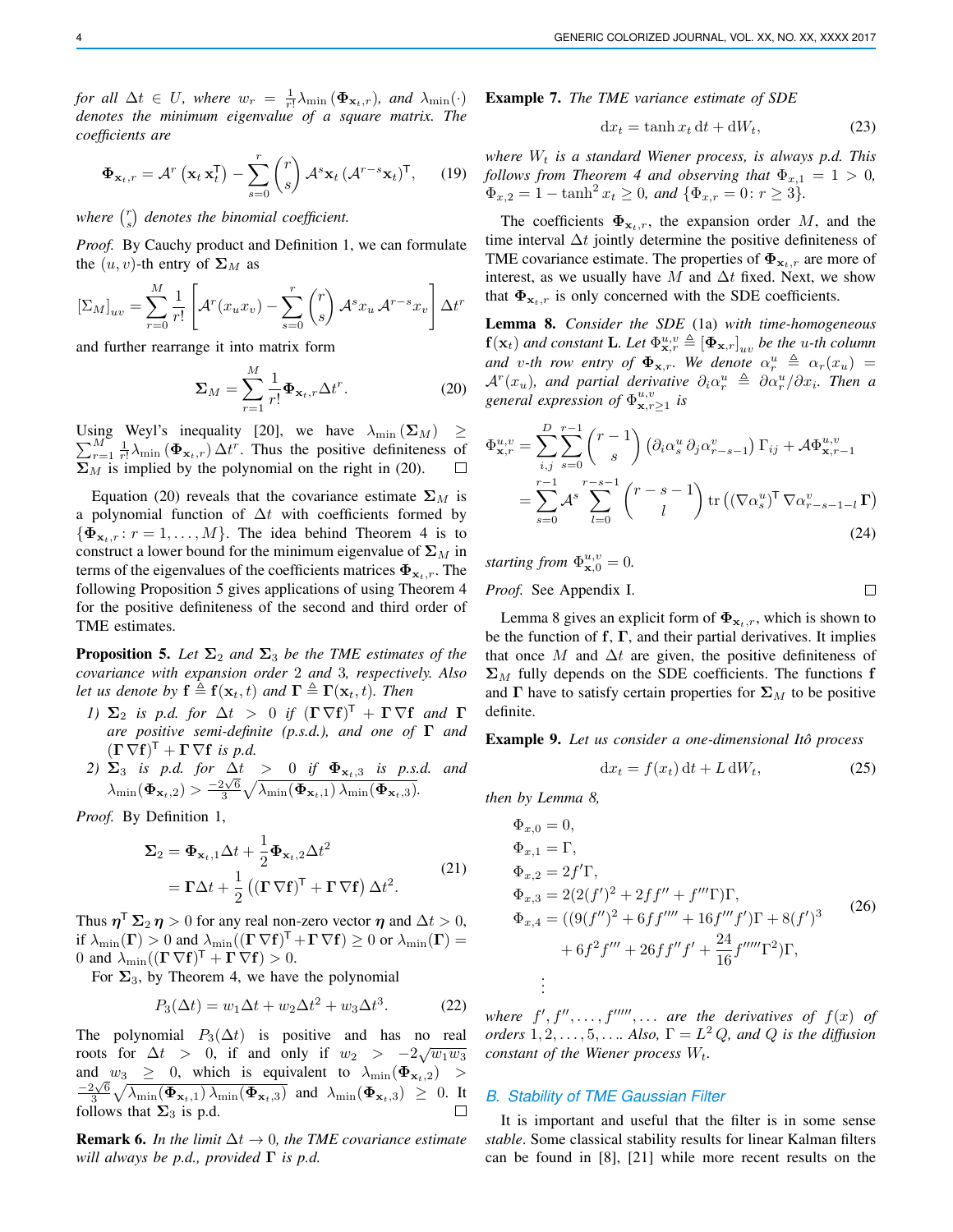stability of different approximate Gaussian (Kalman) filters for non-linear systems have been analysed in [22]–[24]. In this section, we follow [24] and prove that the TME Gaussian filter is stable in the mean-square sense if a number of assumptions on the system and the sigma-point approximation, verifiable before the filter is run, are satisfied. This means that we show that

$$
\sup_{k\geq 1}\mathbb{E}\big[\|\mathbf{x}_k-\mathbf{m}_k\|_2^2\big]<\infty,
$$

where the expectation is taken over all state and measurement trajectories, and  $\lVert \cdot \rVert_2$  denotes the Euclidean norm.

For simplicity, in (1) we assume  $f(x_t)$  is time-homogeneous (not explicitly depending on time),  $\Gamma$  is a positive definite constant,  $V_k = V$  for all  $k \ge 1$ , and that the measurement model is linear:  $h(\mathbf{x}_k) = \mathbf{H} \mathbf{x}_k$  for some matrix H. Then the generic continuous-discrete SDE (1) then has the discretised form

$$
\mathbf{x}_k = \mathbf{a}(\mathbf{x}_{k-1}, \Delta t) + \boldsymbol{\tau}(\mathbf{x}_{k-1}, \Delta t),
$$
  
\n
$$
\mathbf{y}_k = \mathbf{H} \mathbf{x}_k + \mathbf{v}_k,
$$
\n(27)

where  $\tau(\mathbf{x}_{k-1}) \triangleq \tau(\mathbf{x}_{k-1}, \Delta t)$  is a zero-mean random variable whose covariance  $\text{Cov}[\tau(\mathbf{x}_{k-1})] = \Sigma(\mathbf{x}_{k-1}, \Delta t)$ . Notice that we denote by  $\mathbf{a}(\mathbf{x}_{k-1}) \triangleq \mathbf{a}(\mathbf{x}_{k-1}, \Delta t)$  and  $\Sigma(\mathbf{x}_{k-1}) \triangleq \Sigma(\mathbf{x}_{k-1}, \Delta t)$  the *exact* mean and covariance functions of  $x_t$ , respectively. It follows that  $a = a_M + R_M$ , where  $\mathbf{R}_M(\mathbf{x}_{k-1}) \triangleq \mathbf{R}_M(\mathbf{x}_{k-1}, \Delta t)$  is the Taylor remainder (13). The assumptions needed for the stability analysis of the system  $(27)$  are collected below in Assumption 10. If  $A$  is a matrix,  $\|\mathbf{A}\|$  stands for the spectral norm.

#### Assumption 10. *The following properties hold:*

- *1) There are non-negative constants*  $C_M$ ,  $\lambda_{\tau}$ , and  $\lambda_P$ *such that*  $\sup_{k>1}$  $\|\mathbf{R}_M(\mathbf{x}_{k-1})\| \leq C_M$  *almost surely,*  $\sup_{k\geq 1} \mathbb{E}[\text{tr}(\mathbf{\Sigma}(\mathbf{x}_{k-1}))] \leq \lambda_{\tau}$ , and  $\sup_{k\geq 1} \mathbb{E}[\text{tr}(\mathbf{P}_k)] \leq$  $\lambda_{P}$ .
- *2) There is*  $C \geq 0$  *such that*

$$
\|\mathbf{a}_M(\mathbf{x}) - \mathcal{S}_{\mathbf{m},\mathbf{P}}(\mathbf{a}_M)\|_2 \le \|\nabla \mathbf{a}_M(\mathbf{x})\|^2 \|\mathbf{x}-\mathbf{m}\|_2^2 + C \operatorname{tr}(\mathbf{P})
$$

*for any vectors* x *and* m *and any positive semi-definite matrix* **P***, where*  $S_{\mathbf{m},\mathbf{P}}(\mathbf{g})$  *stands for the sigma-point approximation of the Gaussian integral*

$$
\int g(\mathbf{x}) \mathcal{N}(\mathbf{x} \mid \mathbf{m}, \mathbf{P}) \, \mathrm{d}\mathbf{x}.
$$

*3) There is*  $\lambda \geq 0$  *such that*  $\sup_{k>1}$   $\|\mathbf{I} - \mathbf{K}_k\mathbf{H}\| \leq \lambda$  *almost surely and*

$$
\lambda_f^2 \triangleq \sup_{k \geq 1} \lambda^2 \sup_{\mathbf{x}} \|\nabla \mathbf{a}_M(\mathbf{x})\|^2 < 1/4.
$$

The Assumption 10 postulates conditions on the sigmapoint approximations and systems. An example to satisfy the assumptions is that the drift function f is smooth enough and all of its partial derivatives up to certain orders are uniformly bounded. More practical examples that satisfy Assumption 10 can be found in [24]. It is typically necessary that the measurement model matrix  $H$  is a scaled identity matrix and the discretised dynamics a in (27) defines an exponentially stable system. Although these assumptions are quite restrictive, stability results with more general assumptions are currently not yet available in literature [24].

Theorem 11. *Suppose that Assumption 10 is satisfied. Then the TME Gaussian filter for system* (27) *has*

$$
\mathbb{E}\left[\|\mathbf{x}_k - \mathbf{m}_k\|_2^2\right] \le (4\lambda_f^2)^k \operatorname{tr}(\mathbf{P}_0) + \frac{C_e}{1 - 4\lambda_f^2}
$$

*for all*  $k \geq 1$ *, where*  $C_e$  *is defined in* (29)*.* 

*Proof.* It is easy to see that [24, Proof of Theorem IV.3]

$$
\kappa \triangleq \sup_{k \geq 1} \|\mathbf{K}_k\| \leq \lambda_P \|\mathbf{H}\| \|\mathbf{V}^{-1}\|.
$$

Denote  $A_k = I - K_kH$ . Using the discretised system (27), the filtering error can be written as

$$
e_k \triangleq \mathbf{x}_k - \mathbf{m}_k
$$
  
=  $\mathbf{a}(\mathbf{x}_{k-1}) + \tau(\mathbf{x}_{k-1}) - \mathbf{m}_k^- - \mathbf{K}_k (\mathbf{y}_k - \mathbf{H} \mathbf{m}_k^-)$   
=  $\mathbf{A}_k [\mathbf{a}(\mathbf{x}_{k-1}) - S_{\mathbf{m}_{k-1}, \mathbf{P}_{k-1}}(\mathbf{a}_M)]$   
+  $(\mathbf{I} - \mathbf{K}_k \mathbf{H}) \tau(\mathbf{x}_{k-1}) - \mathbf{K}_k \mathbf{v}_k$   
=  $\mathbf{A}_k [\mathbf{a}_M(\mathbf{x}_{k-1}) - S_{\mathbf{m}_{k-1}, \mathbf{P}_{k-1}}(\mathbf{a}_M)]$   
+  $\mathbf{A}_k \mathbf{R}_M(\mathbf{x}_{k-1}) + \mathbf{A}_k \tau(\mathbf{x}_{k-1}) - \mathbf{K}_k \mathbf{v}_k.$ 

The inequality  $(a_1 + \cdots + a_n)^2 \le n(a_1^2 + \cdots + a_n^2)$  gives

$$
\mathbb{E} \left[ \|\mathbf{e}_k\|_2^2 \right] \leq 4 \mathbb{E} \left[ \|\mathbf{A}_k \left[ \mathbf{a}_M(\mathbf{x}_{k-1}) - \mathcal{S}_{\mathbf{m}_{k-1}, \mathbf{P}_{k-1}}(\mathbf{a}_M) \right] \|_2^2 \right] + 4 \mathbb{E} \left[ \|\mathbf{A}_k \mathbf{R}_M(\mathbf{x}_{k-1})\|_2^2 \right] + 4 \mathbb{E} \left[ \|\mathbf{A}_k \boldsymbol{\tau}(\mathbf{x}_{k-1})\|_2^2 \right] + 4 \mathbb{E} \left[ \|\mathbf{K}_k \mathbf{v}_k\|_2^2 \right].
$$
\n(28)

Assumption 10 yields the following bounds:

$$
\mathbb{E}\Big[\Big\|\mathbf{A}_{k}\big[\mathbf{a}_{M}(\mathbf{x}_{k-1})-\mathcal{S}_{\mathbf{m}_{k-1},\mathbf{P}_{k-1}}(\mathbf{a}_{M})\big]\Big\|_{2}^{2}\Big] \n\leq \lambda_{f}^{2}\mathbb{E}\big[\|\mathbf{e}_{k-1}\|_{2}^{2}\big] + C\lambda^{2}\lambda_{P}, \n\mathbb{E}\big[\|\mathbf{A}_{k}\mathbf{R}_{M}(\mathbf{x}_{k-1})\|_{2}^{2}\big] \leq C_{M}^{2}\lambda^{2}, \n\mathbb{E}\big[\|\mathbf{A}_{k}\boldsymbol{\tau}(\mathbf{x}_{k-1})\|_{2}^{2}\big] \leq \lambda^{2}\lambda_{\tau}, \n\mathbb{E}\big[\|\mathbf{K}_{k}\mathbf{v}_{k}\|_{2}^{2}\big] \leq \mathrm{tr}(\mathbf{V})\kappa^{2}.
$$

Upon insertion of these estimates into (28) we get the recursive mean-square error inequality

$$
\mathbb{E}\big[\|\mathbf{e}_k\|_2^2\big] \le 4\lambda_f^2 \,\mathbb{E}\big[\|\mathbf{e}_{k-1}\|_2^2\big] + C_e,
$$

where

$$
C_e = 4(\lambda^2 [C\lambda_P + C_M^2 + \lambda_\tau] + \text{tr}(\mathbf{V})\kappa^2). \tag{29}
$$

Because we have assumed that  $4\lambda_f^2 < 1$ , the claim then follows from the discrete Grönwall's inequality (e.g.,  $[24, 12]$ Theorem IV.2]).  $\Box$ 

### IV. NUMERICAL EXPERIMENTS

To examine the effectiveness of the TME estimator in Definition 1, we first conduct experiments on the moment estimation of SDEs. After that, we examine and compare the accuracy and numerical stability of the proposed TME Gaussian filter against state-of-the-art methods.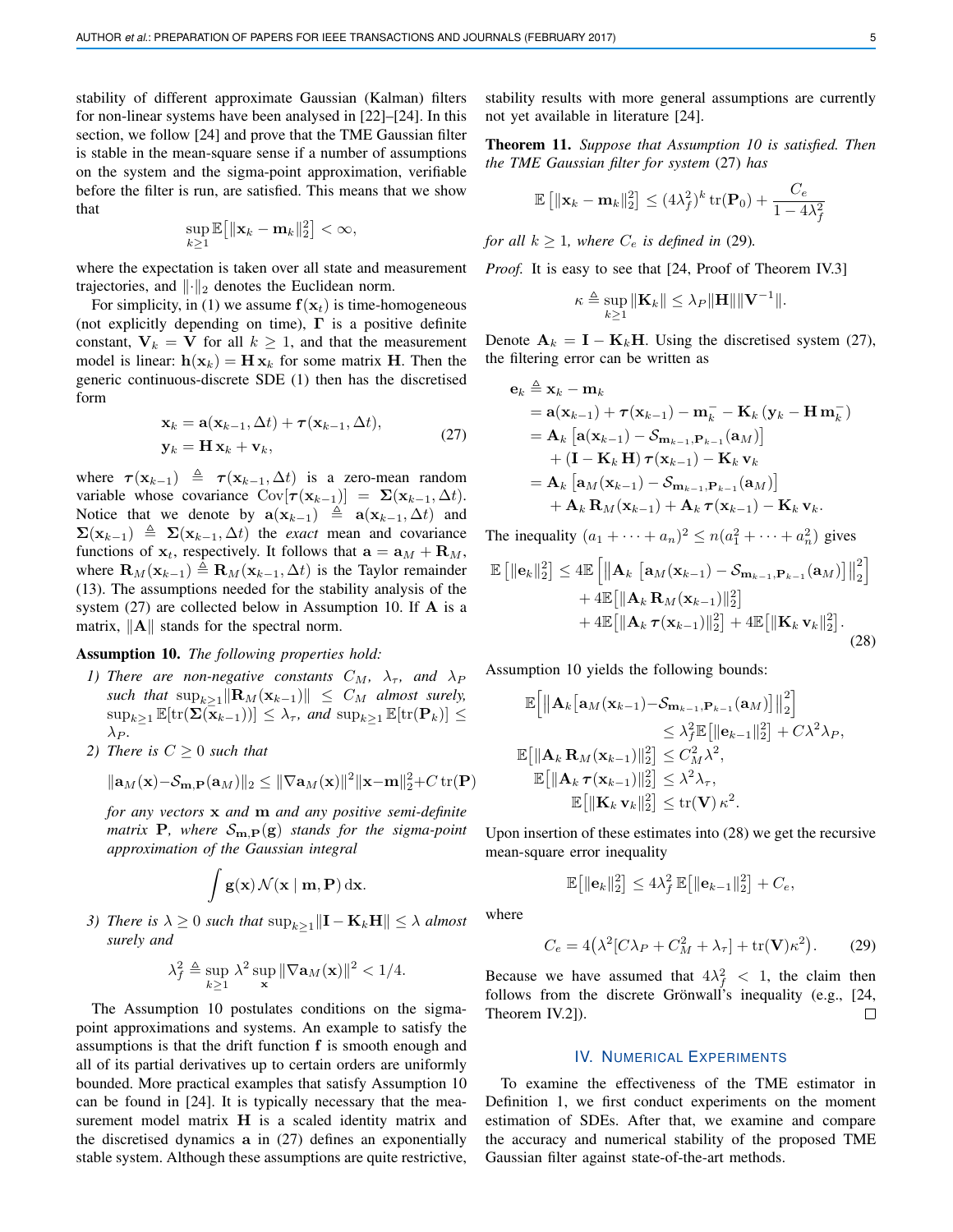### *A. Moment Estimation of SDEs*

We consider a non-linear SDE:

$$
dx_t = \tanh x_t dt + dW_t, \qquad (30)
$$

where  $W_t$  is a standard Wiener process, with known initial condition  $x_0 = 0.5$ . The aim is to compare the estimates of the moments of the transition densities. The true mean and covariance are estimated using Monte Carlo (MC) sampling with  $10^6$  independent trajectories. We simulated the samples from the models using Euler–Maruyama with sufficiently small time interval  $(10^{-5}$  s). The estimates were examined in the time interval  $T = 0$  s to  $T = 5$  s.

We chose the following methods as described in Section I to compare with the TME method:

- the ODE approach by solving (5) using Gaussian assumption, 4th order Runge–Kutta solver, and 3rd order Gauss– Hermite integration (Gauss-RK4);
- the ODE approach by solving (5) using linearisation, and 4th order Runge–Kutta solver (Linear-RK4);
- the Itô–Taylor strong order 1.5 based approach from  $[5]$ ,  $[6]$  (Itô-1.5).



Fig. 1: The mean and variance estimates of model (30).

In Figure 1, we show the mean and variance estimates as functions of time. We observe that the Itô-1.5 and (the second order) TME methods coincide for the estimation of mean function, and are closest to the Monte Carlo result. This is because their formulations for this model are identical, and exact to the true mean of (30). The Gauss-RK4 and Linear-RK4 can only estimate the mean accurately within short time intervals, while Gauss-RK4 is slightly better than Linear-RK4.

When estimating the variance of (30), only the TME method succeeds to follow the Monte Carlo result closely. The variance estimate yield by TME is  $\Delta t + (1 - \tanh^2 x_0) \Delta t^2$ , which is exact to this model (see, Example 7). The Gauss-RK4, Linear-RK4, and Itô-1.5 all deviate from Monte Carlo for long time intervals.

## *B. 3D Coordinated Turn Tracking*

In this part, we conduct Gaussian filtering on a 3D coordinated turn model. Performing filtering on this model is considered challenging due to its non-linearities and high dimensionality [6], [25]. The model is given by

$$
dx_t = f(x_t) dt + L dW_t, \qquad (31a)
$$

$$
\mathbf{y}_k = \begin{bmatrix} \sqrt{p_x^2 + p_y^2 + p_z^2} \\ \tan^{-1}(p_y/p_x) \\ \tan^{-1}(p_z/\sqrt{p_x^2 + p_y^2}) \end{bmatrix} + \boldsymbol{\epsilon}_k, \qquad (31b)
$$

where the state  $\mathbf{x}_t = \begin{bmatrix} p_x & v_x & p_y & v_y & p_z & v_z & \theta \end{bmatrix}^\mathsf{T}$  and

$$
\mathbf{f}(\mathbf{x}_t) = \begin{bmatrix} v_x & -\theta v_y & v_y & \theta v_x & v_z & 0 & 0 \end{bmatrix}^\mathsf{T},
$$
  

$$
\mathbf{L} = \text{diag} \begin{bmatrix} 0 & \sigma_1 & 0 & \sigma_1 & 0 & \sigma_1 & \sigma_2 \end{bmatrix}.
$$
 (32)

In this model, we denote by  $p_x$ ,  $p_y$ , and  $p_z$  the position of the target in Cartesian coordinates, and  $v_x$ ,  $v_y$ , and  $v_z$  are the corresponding velocities. State  $\theta$  governs the turning rate of the target which controls the non-linearity of this model. In addition,  $W_t$  is a standard Wiener process. The measurement noise  $\epsilon_k \sim \mathcal{N}(\mathbf{0}, \mathbf{V})$  and  $\mathbf{V} = \text{diag} \begin{bmatrix} \sigma_r^2 & \sigma_\theta^2 & \sigma_\phi^2 \end{bmatrix}$ .

| <b>Name</b>     | <b>Description</b>                                                                     | <b>Method</b>                                                | <b>Integration</b>         |
|-----------------|----------------------------------------------------------------------------------------|--------------------------------------------------------------|----------------------------|
| <b>EKF-RK</b>   | ODE type of<br>Gaussian<br>filter with<br>4th order<br>Runge-Kutta<br>solver [4], [13] | Solving $(5)$ with<br>linearisation<br>(Linear-ODE)          | Not needed                 |
| <b>CKF-RK</b>   |                                                                                        | Solving (5) with<br>Gaussian<br>assumption<br>(Gauss-ODE)    | Spherical<br>cubature      |
| UKF-RK          |                                                                                        |                                                              | Unscented<br>transform     |
| <b>GHKF-RK</b>  |                                                                                        |                                                              | 3rd order<br>Gauss-Hermite |
| $CKF-1.5$       | Itô-1.5<br>Gaussian<br>filter<br>[6]                                                   | Itô-Taylor<br>discretisation<br>with strong<br>order 1.5 [6] | Spherical<br>cubature      |
| <b>UKF-1.5</b>  |                                                                                        |                                                              | Unscented<br>transform     |
| <b>GHKF-1.5</b> |                                                                                        |                                                              | 3rd order<br>Gauss-Hermite |
| $CKF-T*$        | <b>TME</b><br>Gaussian<br>filter<br>(Alg. 3)                                           | *-th order<br>TME.<br>(Def. 1)                               | Spherical<br>cubature      |
| UKF-T*          |                                                                                        |                                                              | Unscented<br>transform     |
| $GHKF-T*$       |                                                                                        |                                                              | 3rd order<br>Gauss-Hermite |

TABLE I: The list of the state-of-the-art methods compared in 3D coordinate turn tracking.

The parameters  $\sigma_1$ ,  $\sigma_2$ ,  $\sigma_r^2$ ,  $\sigma_\theta^2$ , and  $\sigma_\phi^2$  are the same as in [6]. However, we choose the initial turning rate  $\theta_0 = 30^{\circ}/s$ which is significantly higher than the  $\theta_0 = 3$  to 6°/s used in [6]. These two  $\theta_0$  settings are illustrated in Figure 2.



Fig. 2: Examples of trajectory simulation ( $t = 0$  s to 60 s). The left figure shows the setting of initial turning rate  $\theta_0 = 3^{\circ}/s$ [6], while on the right figure, we use  $\theta_0 = 30^{\circ}/s$ .

The other parameters are the same as in [6]. The initial condition is drawn from a normal distribution with mean  $\mathbf{m}_0 = [$  1000 m 0 m/s 2650 m 150 m/s 200 m 10 m/s 30°/s $]^\mathsf{T}$  and covariance  $P_0 = \text{diag} \left[ 100^2 \ 100^2 \ 100^2 \ 100^2 \ 100^2 \ 100^2 \ 100^2 \right]$ . We simulate the ground-truth trajectories using Euler–Maruyama with small enough time step  $\Delta t \times 10^{-5}$  s, where  $\Delta t$  is the time interval between two measurements. The total time length of the trajectory is fixed to  $T = 210$  s. To test the effectiveness of filters, we select the time interval  $\Delta t$  range from 0.5 s to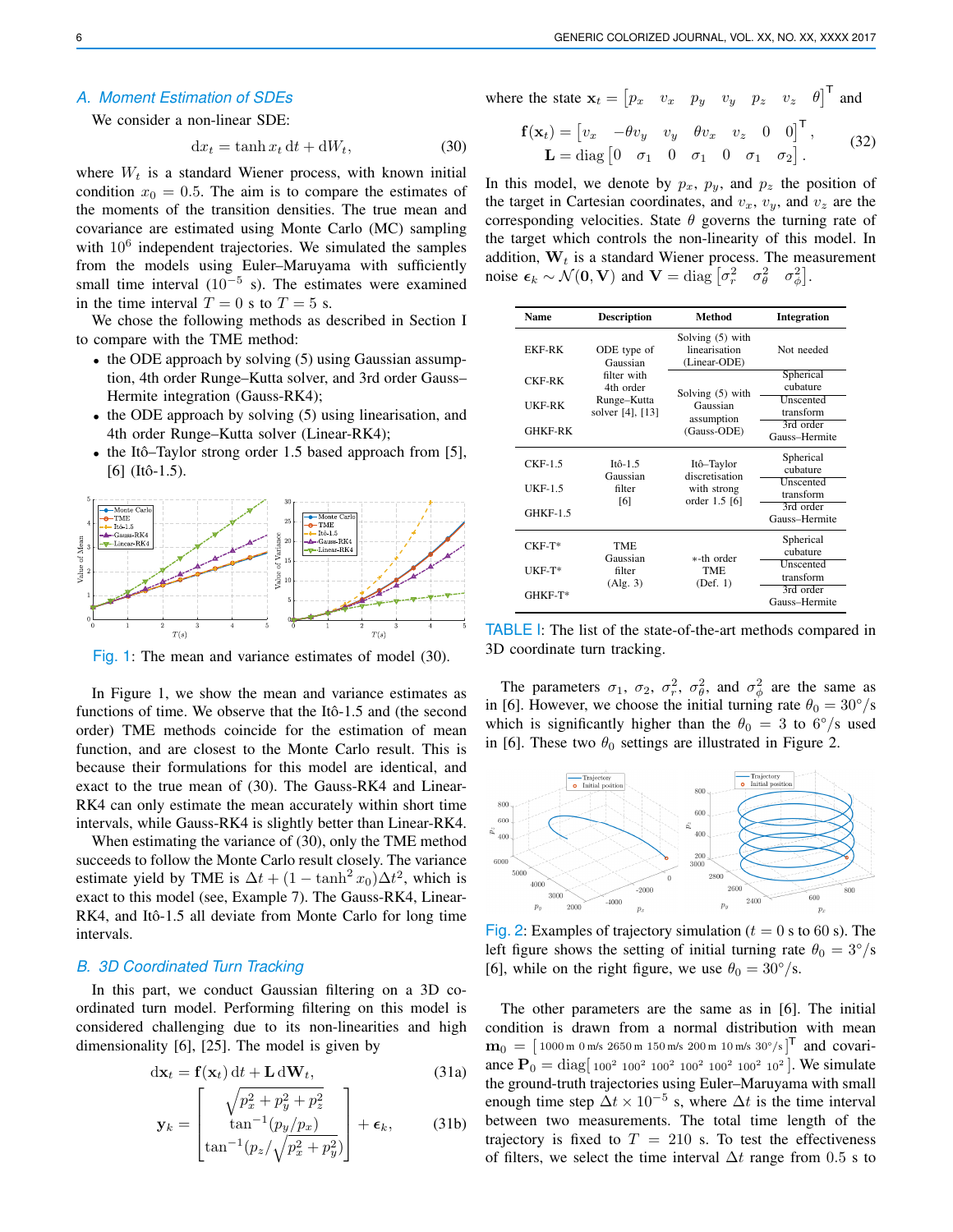9 s. We also use additional integration steps  $log_2(M)$  in the prediction steps. For the comparison of the filtering accuracy, we run 100 Monte Carlo trials and calculate the root mean square error (RMSE) of the position states, which is defined as

RMSE = 
$$
\sqrt{\sum_{i}^{100} \sum_{j}^{T/\Delta t} \sum_{k=1,3,5} \frac{(\mathbf{x}_{k}^{i,j} - \hat{\mathbf{x}}_{k}^{i,j})^2}{3 \times 100 \times (T/\Delta t)}},
$$
(33)

where  $x_1^{i,j}$ ,  $x_3^{i,j}$ , and  $x_5^{i,j}$  are the ground truth positions at time j∆t from *i*-th Monte Carlo trial, and the  $\hat{\mathbf{x}}_1^{i,j}$ ,  $\hat{\mathbf{x}}_3^{i,j}$ , and  $\hat{x}_5^{i,j}$  are their corresponding filtering estimates. For the comparison of numerical stability, we record the number of divergences, which is defined by counting the manifestation of non-positive definite covariances and unbounded (NaN) estimates. The state-of-the-art Gaussian filters for comparison are listed in Table I.



Fig. 3: The RMSE of filtering over 100 Monte Carlo runs. On the rows, we use different integrations steps  $log_2(M)$ . On the columns, we use the 2nd and 3rd TME expansion.

In Figure 3, the filtering RMSE of the position is shown. It reveals that (second order) TME-2 filters are comparable to the Itô-1.5 filters, as their performances are almost identical. The (third order) TME-3 filters significantly outperform other filters across different  $\Delta t$  and  $\log_2(M)$ . More importantly, TME-3 filters especially have less errors for large  $\Delta t$ . On the other hand, the ODE type of filters (i.e., EKF and CKF/UKF/GHKF-RK) perform the worst and diverge for large  $\Delta t$ .

We next examine the numerical stability by recording the number of divergences in filtering as shown in Figure 4. First, we find that the stability of ODE type of filters is the worst. The UKF/CKF/GHKF-RK filters diverge for almost every  $\Delta t$ .



Fig. 4: Number of divergences of the filters. These numbers are recorded once the non-positive definite covariance estimate manifests or the estimate is unbounded (NaN errors).

The stability of Linear-ODE type of filter is also poor and inconsistent. On the contrary, TME-3 filters are the most stable, while Itô-1.5 filters are slightly better than of TME-2.



Fig. 5: Averaged CPU time from  $10^6$  runs on an Xeon® E3-1230v5 workstation. The error bars indicate the standard deviation of the Monte Carlo runs.

To compare the actual computational efficiencies of filters, we perform  $10^6$  independent runs of the prediction steps and calculate the mean CPU time consumption. We focus on comparing only the prediction step because that is the only difference among the involved Gaussian filters. We uniformly use the same cubature integration method for the Gaussian integral evaluations. The result is illustrated in Figure 5. We observe that the ODE type of filters (EKF and CKF-RK) are the most efficient. For the time-discretisation based methods (TME and Itô-1.5), the CKF-T2 and CKF-T4 are the least and most time consumable, respectively. However, TME and Itô-1.5 performs similarly, for example, the CKF-T4 is only slightly higher than Itô-1.5 with  $0.1 \times 10^{-4}$  s. It does not take significant computation resources by increasing the TME expansion order.

### V. CONCLUSION

We have proposed a novel Gaussian filter for non-linear continuous-discrete models which forms a Gaussian approxi